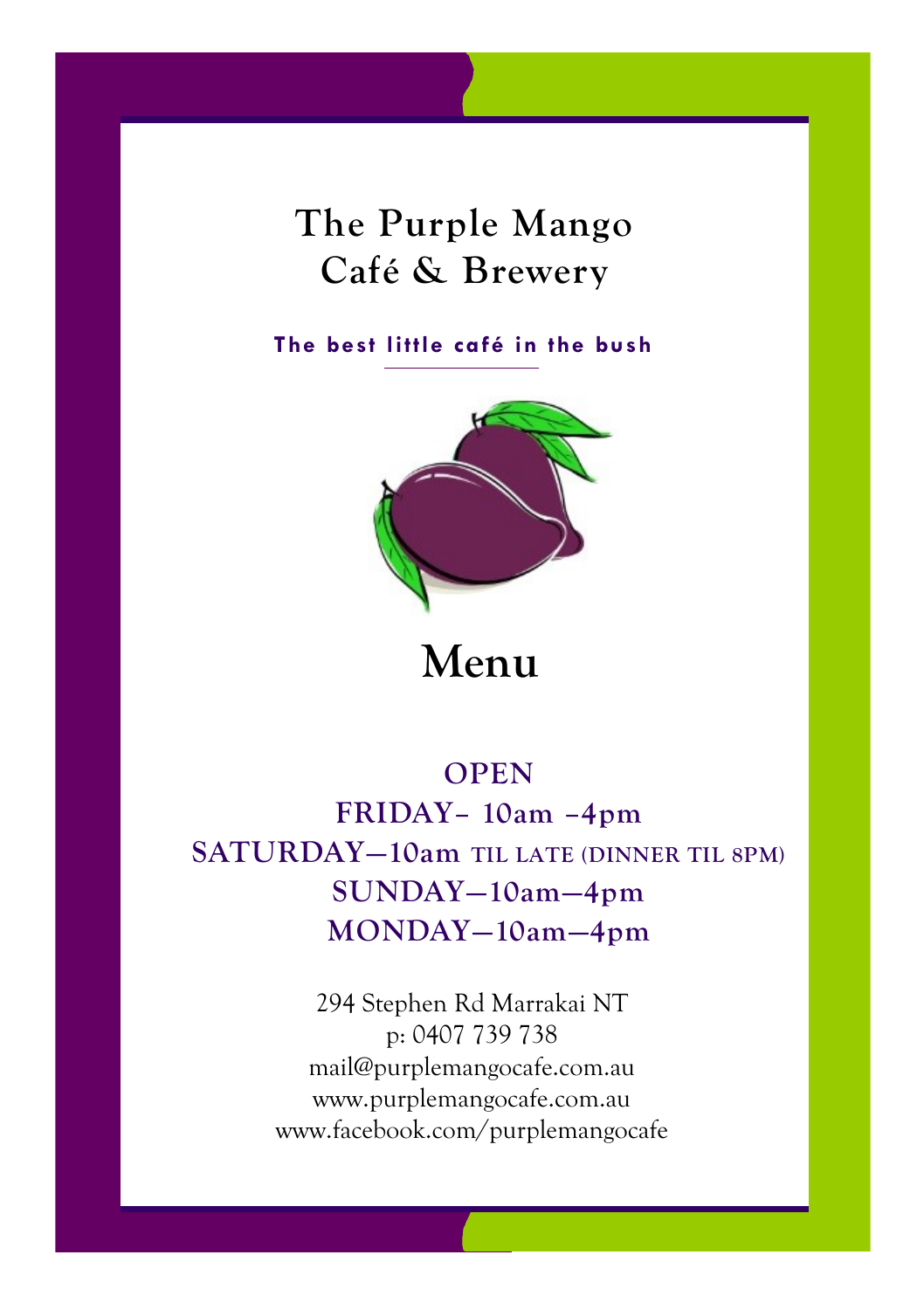**PIZZA All pizzas are 30cm**

| 1            | Margherita-tomato and oregano sauce, tomato slices,<br>garlic, mozzarella and basil. Add ham (\$3) or olives(\$2)                                                | \$20 |
|--------------|------------------------------------------------------------------------------------------------------------------------------------------------------------------|------|
| $\mathbf{2}$ | Potato and Rosemary-Caramalised balsamic onion,<br>potato, rosemary, garlic and mozzarella. Add speck(\$3)                                                       | \$20 |
| 3            | Ham and Cheese- On a tomato sauce base                                                                                                                           | \$20 |
| 4            | Top End Tropical-tomato and oregano sauce, leg<br>ham, fresh pineapple, tomatoes, mango & mozzarella                                                             | \$23 |
| 5            | Butter Chicken-chicken tenderloins in a creamy Indian<br>butter sauce, mozzarella and served with yoghurt and<br>curried mango chutney.                          | \$23 |
| 6            | Mango Chicken- BBQ sauce with chicken tenderloins,<br>capsicum, mango and mozzarella                                                                             | \$23 |
| 7            | Chilli Prawn-Australian banana prawns, sweet spicy<br>sauce of chilli, garlic and ginger with mozzarella.                                                        | \$23 |
| 8            | Spectacular-Speck, zucchini, gorgonzola cheese, leek,<br>garlic and mozzarella                                                                                   | \$23 |
| 9            | Pepper Barra- NT barramundi, creamy peppercorn and<br>garlic sauce, leek and mozzarella                                                                          | \$26 |
| 10           | Vege Pesto-Basil, pine nut, garlic base, parmesan cheese, zuc-<br>chini, mushroom, capsicum, sundried tomato, olives, leek and<br>mozzarella                     | \$26 |
| 11           | Antipasto-tomato and oregano sauce, ham, salami,<br>speck and prosciutto, parmesan, grilled capsicum, sun<br>dried tomatoes, olives and topped with brie cheese. | \$26 |
|              | <b>Extras</b><br>Olives, Mushrooms, Grilled capsicum,<br>Pineapple, Jalapenos, sundried tomatoes                                                                 | \$2  |
|              | Leg ham, Speck, Salami, Anchovies                                                                                                                                | \$3  |
|              | <b>Gluten free bases available</b><br>All pizza Sauces are Gluten Free                                                                                           | \$4  |
|              | <b>Dairy Free Cheese</b>                                                                                                                                         | \$4  |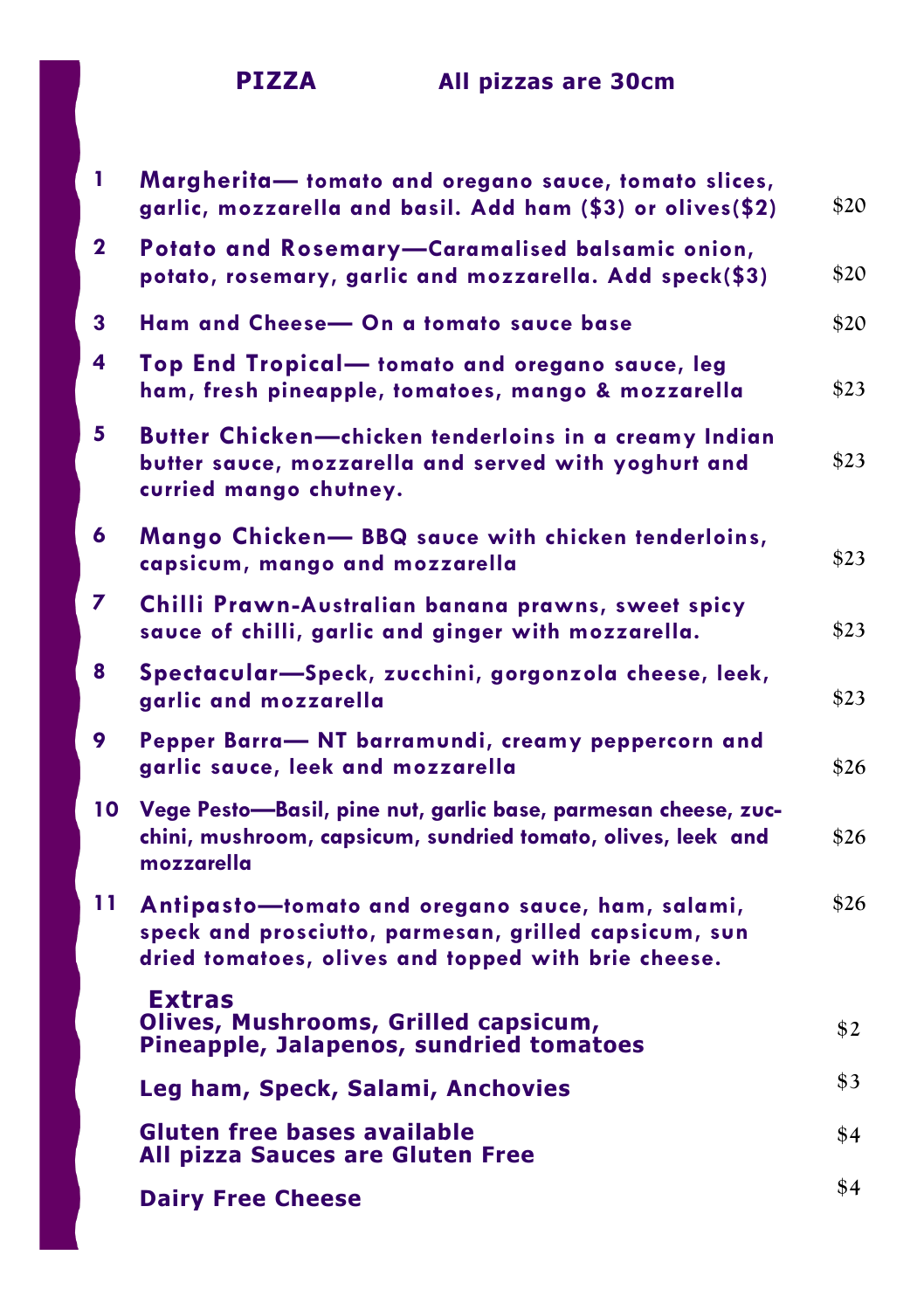| Anti Pasto Salad- Cos lettuce, ham,<br>salami, prosciutto, capsicum, sun dried<br>tomatoes, olives and brie cheese with a<br>balsamic, garlic and basil dressing | \$18 |
|------------------------------------------------------------------------------------------------------------------------------------------------------------------|------|
| <b>Cakes and Desserts</b>                                                                                                                                        |      |
| <b>Kids Ice Cream cup</b>                                                                                                                                        | \$3  |
| <b>Mango Cheesecake</b><br>Served with cream                                                                                                                     | \$12 |
| Citrus Syrup Cake - gluten free<br>served with a scoop of vanilla ice cream                                                                                      | \$12 |
| <b>Chocolate Brownies - served with a scoop of</b><br>vanilla ice cream                                                                                          | \$12 |
| Affogato-vanilla ice cream served<br>with a double shot espresso                                                                                                 | \$9  |
| <b>Alcoholic beverages</b><br>ALL ALCOHOL IS LOCATED IN BREWEY                                                                                                   |      |
| Head to the brewery to check out our range<br>including craft beers made on site!!<br><b>Middys, Schooners and Tasting Paddles</b><br>available                  |      |
| <b>Mango Daquiris</b>                                                                                                                                            |      |
| Wine by the glass                                                                                                                                                |      |
| <b>Spirits</b>                                                                                                                                                   |      |
| All available from the brewery                                                                                                                                   |      |

I

I